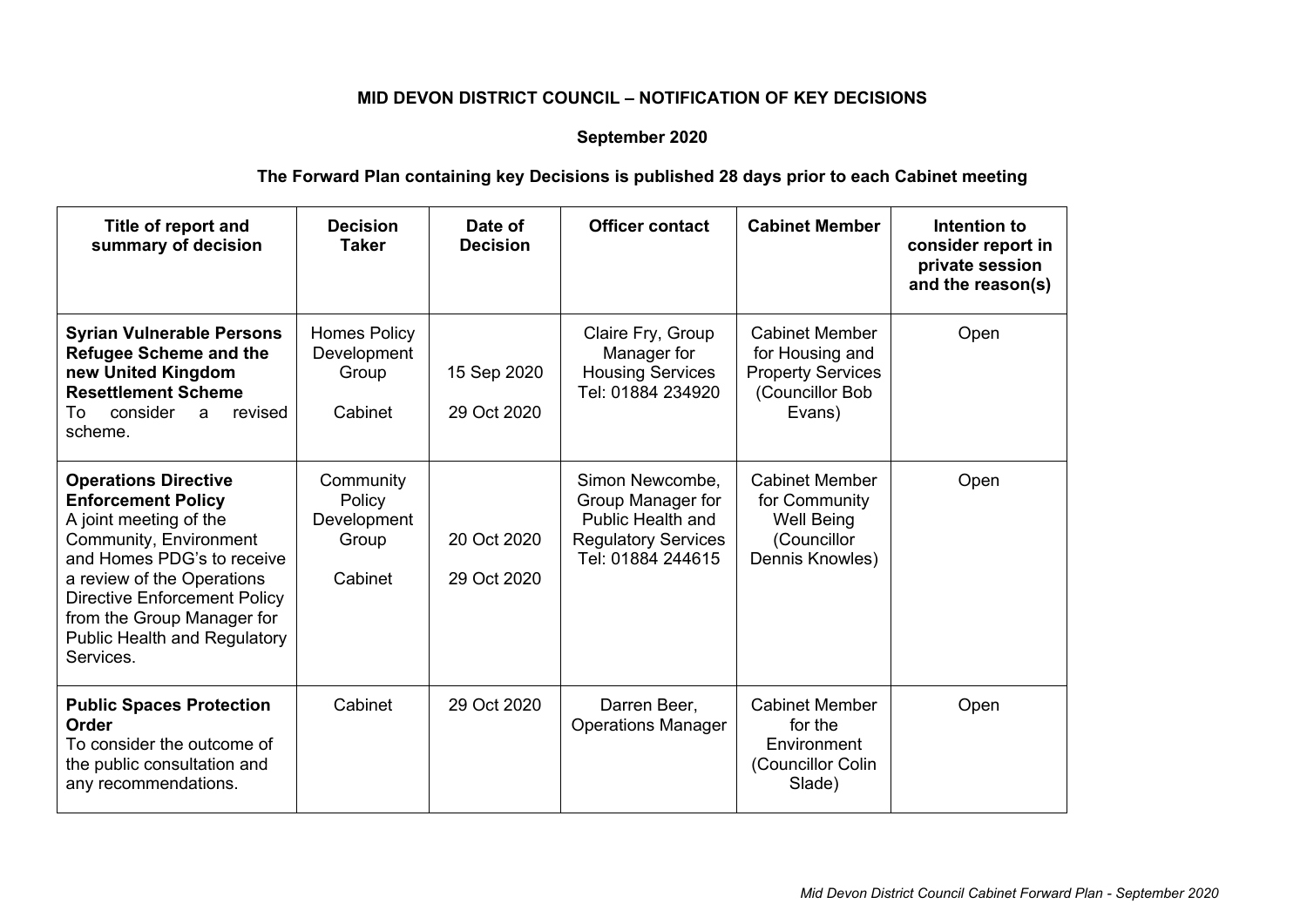| Title of report and<br>summary of decision                                                                                                                       | <b>Decision</b><br><b>Taker</b> | Date of<br><b>Decision</b>  | <b>Officer contact</b>                                                                                           | <b>Cabinet Member</b>                                                                                          | Intention to<br>consider report in<br>private session<br>and the reason(s) |
|------------------------------------------------------------------------------------------------------------------------------------------------------------------|---------------------------------|-----------------------------|------------------------------------------------------------------------------------------------------------------|----------------------------------------------------------------------------------------------------------------|----------------------------------------------------------------------------|
| <b>Design Supplementary</b><br><b>Planning Document - post</b><br>consultation<br>To consider the<br><b>Supplementary Planning</b><br>Document post consultation | Cabinet                         | 29 Oct 2020                 | Jenny Clifford, Head<br>of Planning,<br>Economy and<br>Regeneration Tel:<br>01884 234346                         | <b>Cabinet Member</b><br>for Planning and<br>Economic<br>Regeneration<br>(Councillor<br>Richard<br>Chesterton) | Open                                                                       |
| <b>Cullompton Railway</b><br><b>Station</b><br>To provide a project update<br>and next steps                                                                     | Cabinet                         | 29 Oct 2020                 | Adrian Welsh,<br>Group Manager for<br>Growth, Economy<br>and Delivery Tel:<br>01884 234398                       | <b>Cabinet Member</b><br>for Planning and<br>Economic<br>Regeneration<br>(Councillor<br>Richard<br>Chesterton) | Open                                                                       |
| <b>SPV Options Report</b><br>To consider options for the<br><b>Special Purpose Vehicle</b>                                                                       | Cabinet                         | Not before<br>29th Oct 2020 | Andrew Jarrett,<br>Deputy Chief<br>Executive (S151)<br>Tel: 01884 234242                                         | Leader of the<br>Council<br>(Councillor Bob<br>Deed)                                                           | Part exempt                                                                |
| Land at Post Hill, to<br>consider development<br>options<br>To consider the options for<br>the land at Post Hill Tiverton.                                       | Cabinet                         | 29 Oct 2020                 | Andrew Busby,<br>Group Manager for<br><b>Corporate Property</b><br>and Commercial<br>Assets Tel: 01884<br>234948 | <b>Cabinet Member</b><br>for Planning and<br>Economic<br>Regeneration<br>(Councillor<br>Richard<br>Chesterton) | Part exempt                                                                |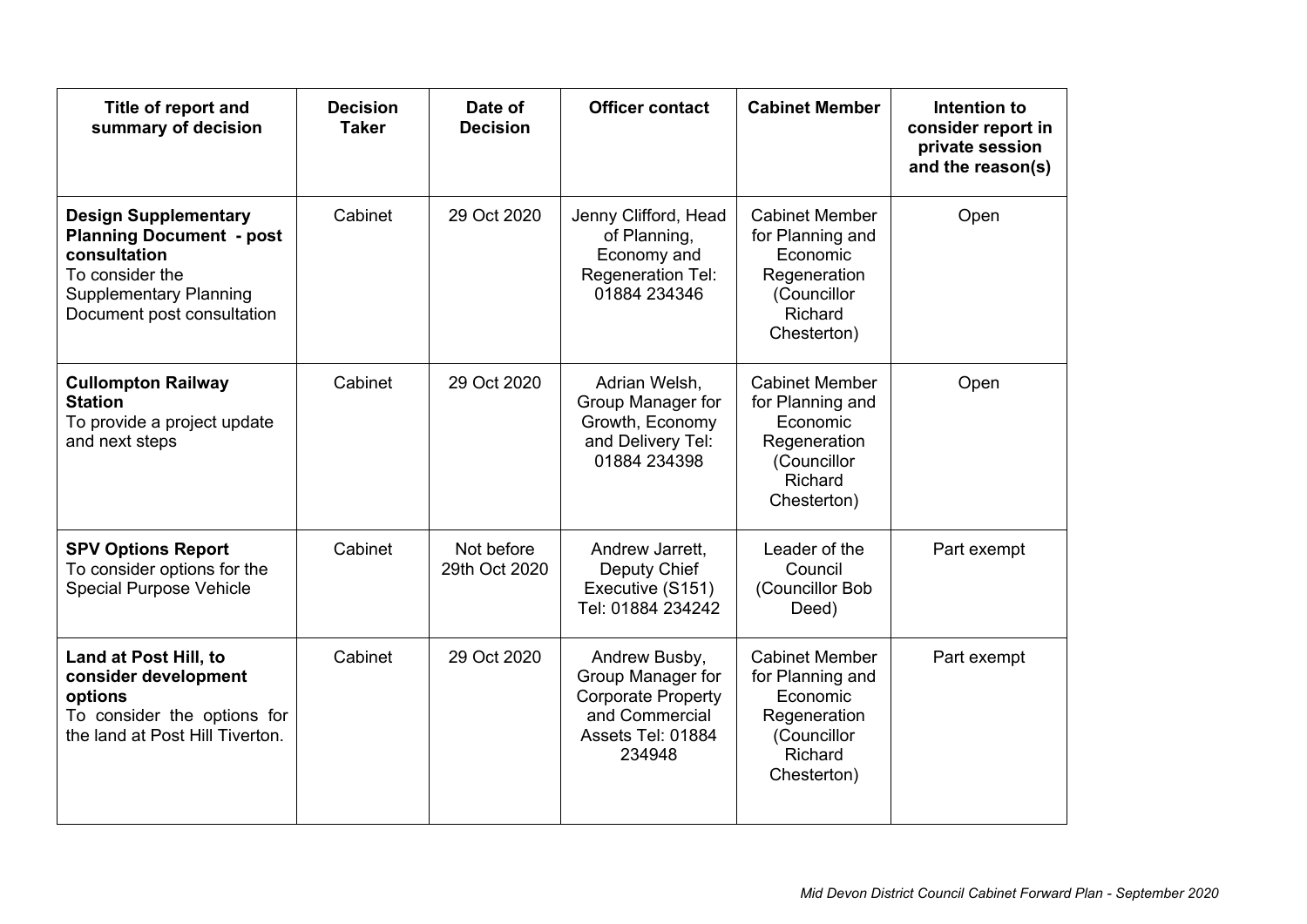| Title of report and<br>summary of decision                                                                                                                                                                       | <b>Decision</b><br><b>Taker</b>                          | Date of<br><b>Decision</b> | <b>Officer contact</b>                                                                                          | <b>Cabinet Member</b>                                                                             | Intention to<br>consider report in<br>private session<br>and the reason(s) |
|------------------------------------------------------------------------------------------------------------------------------------------------------------------------------------------------------------------|----------------------------------------------------------|----------------------------|-----------------------------------------------------------------------------------------------------------------|---------------------------------------------------------------------------------------------------|----------------------------------------------------------------------------|
| <b>Measured Term Minor</b><br><b>Structural Works Contract</b><br>2020 - 2024<br>To consider the outcome of<br>the tender process                                                                                | Cabinet                                                  | 29 Oct 2020                | Jill May, Director of<br><b>Corporate Affairs</b><br>and Business<br><b>Transformation Tel:</b><br>01884 234381 | <b>Cabinet Member</b><br>for Housing and<br><b>Property Services</b><br>(Councillor Bob<br>Evans) | Open                                                                       |
| <b>Medium Term Financial</b><br>Plan<br>To consider the Medium<br><b>Term Financial Plan</b>                                                                                                                     | Cabinet                                                  | 29 Oct 2020                | Andrew Jarrett,<br>Deputy Chief<br>Executive (S151)<br>Tel: 01884 234242                                        | <b>Cabinet Member</b><br>for Finance<br>(Councillor<br>Andrew Moore)                              | Open                                                                       |
| <b>Treasury Management</b><br><b>Strategy and Mid Year</b><br><b>Review</b><br>To consider a report with<br>information regarding the<br>treasury performance in the<br>first 6 months of the<br>municipal year. | Cabinet<br>Council                                       | 29 Oct 2020<br>6 Jan 2021  | Andrew Jarrett,<br>Deputy Chief<br>Executive (S151)<br>Tel: 01884 234242                                        | <b>Cabinet Member</b><br>for Finance<br>(Councillor<br>Andrew Moore)                              | Open                                                                       |
| <b>Refuse Waste Options</b><br>To consider a report with<br>regard to waste options                                                                                                                              | Environment<br>Policy<br>Development<br>Group<br>Cabinet | 3 Nov 2020<br>3 Dec 2020   | Darren Beer,<br><b>Operations Manager</b>                                                                       | <b>Cabinet Member</b><br>for the<br>Environment<br>(Councillor Colin<br>Slade)                    | Open                                                                       |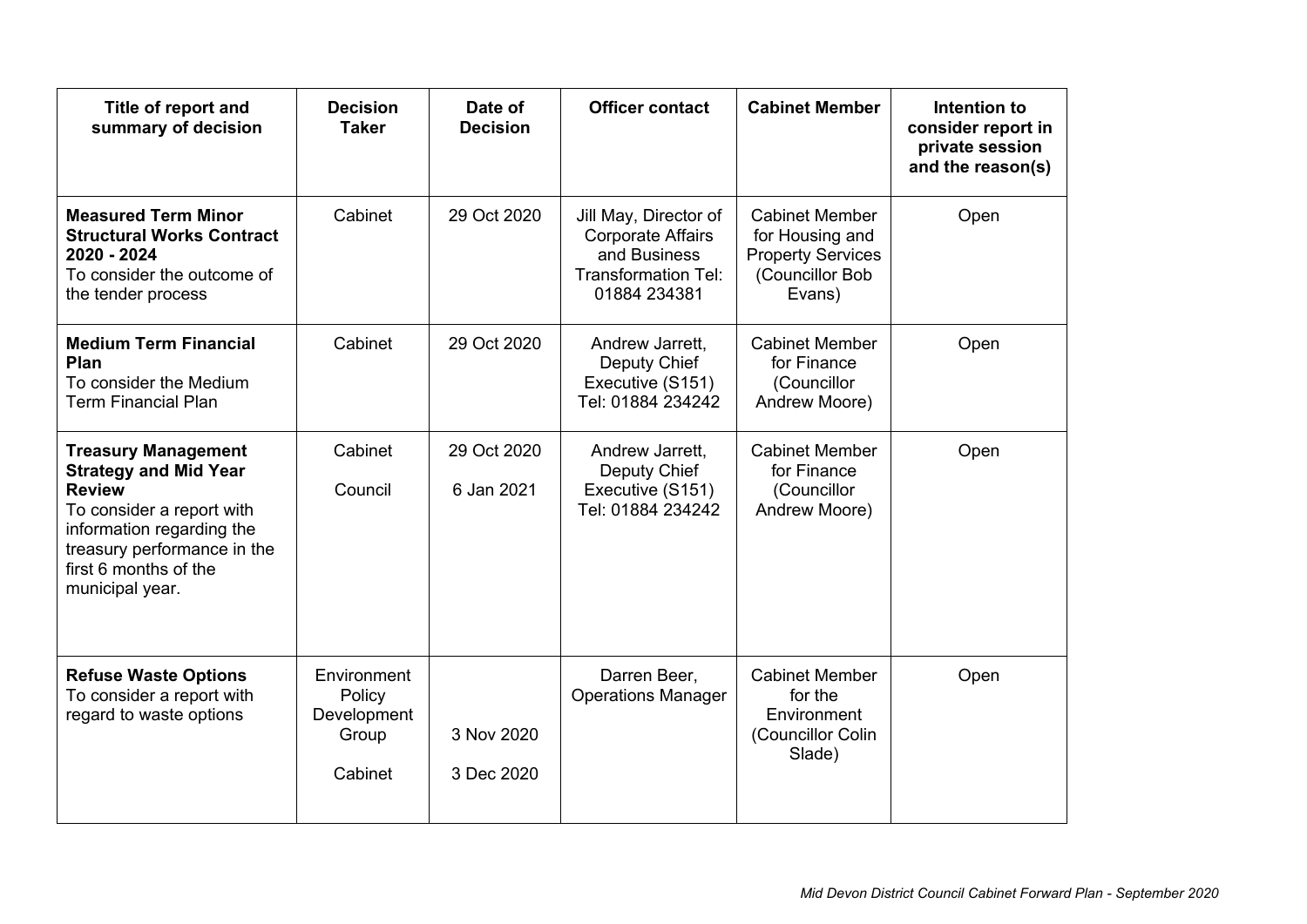| Title of report and<br>summary of decision                                                                                                                                                       | <b>Decision</b><br><b>Taker</b>                        | Date of<br><b>Decision</b> | <b>Officer contact</b>                                                                                          | <b>Cabinet Member</b>                                                                                          | Intention to<br>consider report in<br>private session<br>and the reason(s) |
|--------------------------------------------------------------------------------------------------------------------------------------------------------------------------------------------------|--------------------------------------------------------|----------------------------|-----------------------------------------------------------------------------------------------------------------|----------------------------------------------------------------------------------------------------------------|----------------------------------------------------------------------------|
| <b>Economic Development</b><br><b>Strategy</b><br>To consider a revised<br>strategies                                                                                                            | Economy<br>Policy<br>Development<br>Group<br>Cabinet   | 5 Nov 2020<br>3 Dec 2020   | Jenny Clifford, Head<br>of Planning,<br>Economy and<br>Regeneration Tel:<br>01884 234346                        | <b>Cabinet Member</b><br>for Planning and<br>Economic<br>Regeneration<br>(Councillor<br>Richard<br>Chesterton) | Open                                                                       |
| <b>Housing Revenue Account</b><br><b>Asset Management</b><br><b>Strategy</b><br>To receive a report providing<br>a review of the Housing<br><b>Revenue Account Asset</b><br>Management Strategy. | <b>Homes Policy</b><br>Development<br>Group<br>Cabinet | 10 Nov 2020<br>3 Dec 2020  | Jill May, Director of<br><b>Corporate Affairs</b><br>and Business<br><b>Transformation Tel:</b><br>01884 234381 | <b>Cabinet Member</b><br>for Housing and<br><b>Property Services</b><br>(Councillor Bob<br>Evans)              | Open                                                                       |
| <b>Grass Verges on HRA land</b><br><b>Working Group report</b>                                                                                                                                   | <b>Homes Policy</b><br>Development<br>Group<br>Cabinet | 10 Nov 2020<br>3 Dec 2020  | Claire Fry, Group<br>Manager for<br><b>Housing Services</b><br>Tel: 01884 234920                                | <b>Cabinet Member</b><br>for Housing and<br><b>Property Services</b><br>(Councillor Bob<br>Evans)              | Open                                                                       |
| <b>Single Equalities Policy</b><br>and Equality Objectives<br>To receive the Annual review<br>of the Single Equalities<br>Policy and Equality Objective                                          | Community<br>Policy<br>Development<br>Group<br>Cabinet | 17 Nov 2020<br>3 Dec 2020  | Catherine Yandle,<br>Group Manager for<br>Performance,<br>Governance and<br>Data Security Tel:<br>01884 234975  | Cabinet for the<br>Working<br>Environment and<br><b>Support Services</b><br>(Councillor Nikki<br>Woollatt)     | Open                                                                       |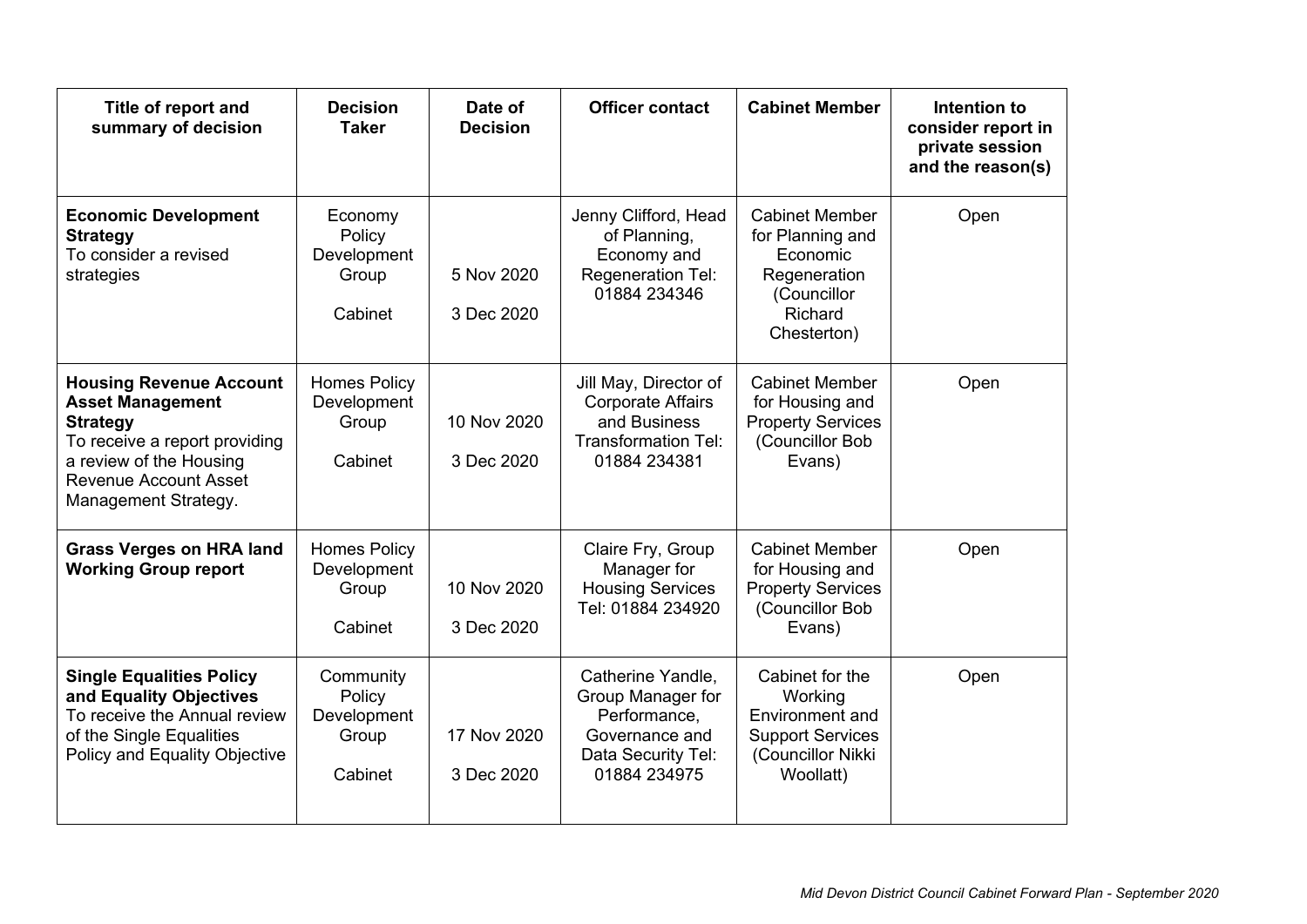| Title of report and<br>summary of decision                                                                                                   | <b>Decision</b><br><b>Taker</b>                                   | Date of<br><b>Decision</b>              | <b>Officer contact</b>                                                                                           | <b>Cabinet Member</b>                                                                             | Intention to<br>consider report in<br>private session<br>and the reason(s) |
|----------------------------------------------------------------------------------------------------------------------------------------------|-------------------------------------------------------------------|-----------------------------------------|------------------------------------------------------------------------------------------------------------------|---------------------------------------------------------------------------------------------------|----------------------------------------------------------------------------|
| Use of CCTV Policy and<br><b>Guidance</b><br>To receive and approve the<br>Use of CCTV Policy and<br>Guidance                                | Community<br>Policy<br>Development<br>Group<br>Cabinet<br>Council | 17 Nov 2020<br>3 Dec 2020<br>6 Jan 2021 | Andrew Busby,<br>Group Manager for<br><b>Corporate Property</b><br>and Commercial<br>Assets Tel: 01884<br>234948 | <b>Cabinet Member</b><br>for Community<br><b>Well Being</b><br>(Councillor<br>Dennis Knowles)     | Open                                                                       |
| <b>Community Safety</b><br><b>Partnership Plan</b><br>To receive the 2 yearly<br>review of the Community<br>Safety Partnership Plan          | Community<br>Policy<br>Development<br>Group<br>Cabinet            | 17 Nov 2020<br>3 Dec 2020               | Simon Newcombe,<br>Group Manager for<br>Public Health and<br><b>Regulatory Services</b><br>Tel: 01884 244615     | <b>Cabinet Member</b><br>for Community<br><b>Well Being</b><br>(Councillor<br>Dennis Knowles)     | Open                                                                       |
| <b>Corporate Recovery Policy</b><br>To receive the Corporate<br>Recovery Policy from the<br><b>Group Manager for Reveues</b><br>and Benefits | Community<br>Policy<br>Development<br>Group<br>Cabinet            | 17 Nov 2020<br>3 Dec 2020               | Dean Emery, Group<br>Manager for<br>Revenues and<br><b>Benefits</b>                                              | <b>Cabinet Member</b><br>for Community<br><b>Well Being</b><br>(Councillor<br>Dennis Knowles)     | Open                                                                       |
| <b>Beech Road, Tiverton -</b><br><b>Design and Build Tender</b><br>To consider the award of the<br>tender                                    | Cabinet                                                           | 3 Dec 2020                              | Andrew Jarrett,<br>Deputy Chief<br>Executive (S151)<br>Tel: 01884 234242                                         | <b>Cabinet Member</b><br>for Housing and<br><b>Property Services</b><br>(Councillor Bob<br>Evans) | Part exempt                                                                |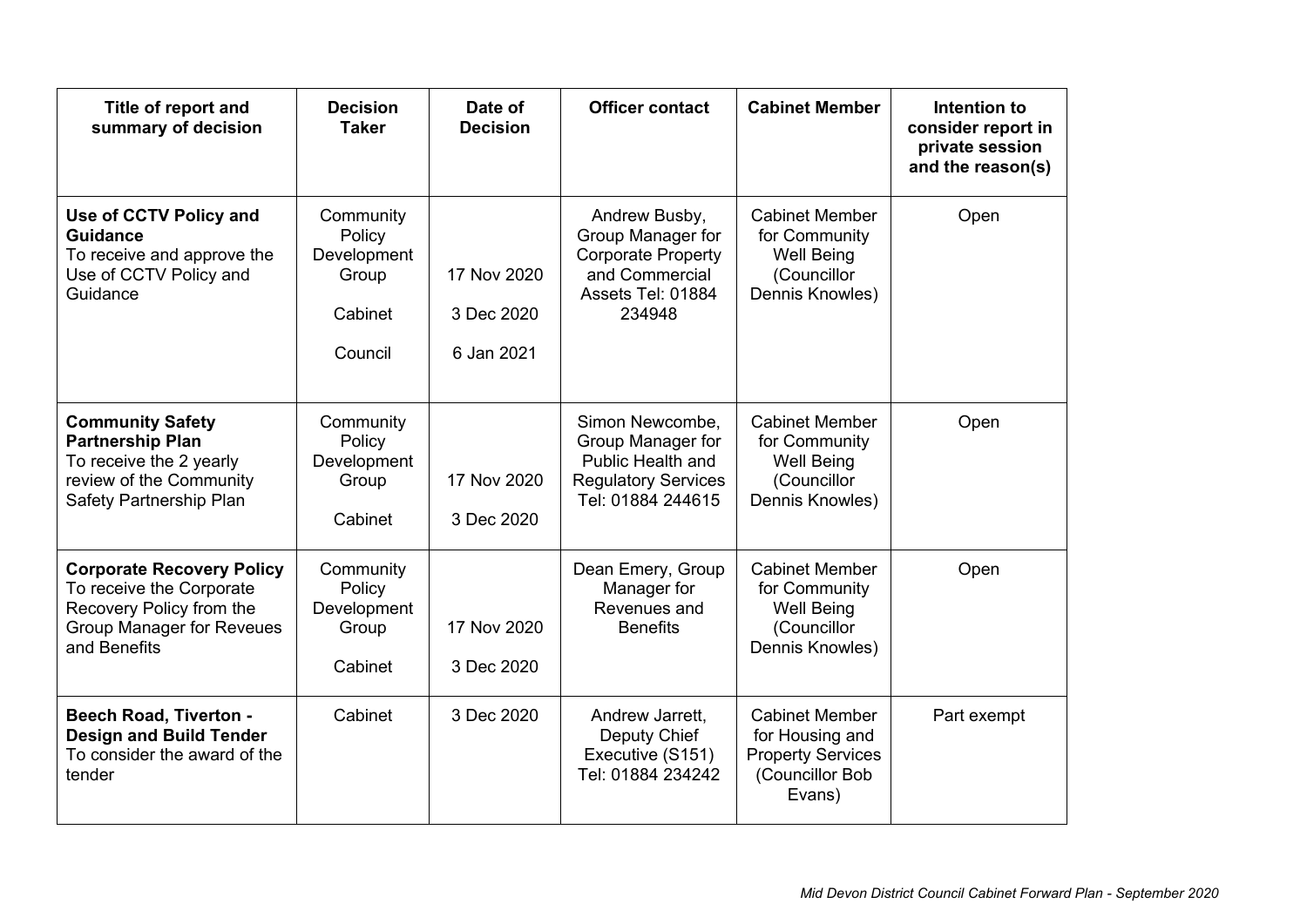| Title of report and<br>summary of decision                                                                                                           | <b>Decision</b><br><b>Taker</b>  | Date of<br><b>Decision</b> | <b>Officer contact</b>                                                                                          | <b>Cabinet Member</b>                                                                                          | Intention to<br>consider report in<br>private session<br>and the reason(s) |
|------------------------------------------------------------------------------------------------------------------------------------------------------|----------------------------------|----------------------------|-----------------------------------------------------------------------------------------------------------------|----------------------------------------------------------------------------------------------------------------|----------------------------------------------------------------------------|
| <b>Schedule of Meetings</b><br>2021-22<br>To consider the schedule of<br>meetings for 2021/22                                                        | Cabinet<br>Council               | 3 Dec 2020<br>6 Jan 2021   | Stephen Walford,<br><b>Chief Executive Tel:</b><br>01884 234201                                                 | Leader of the<br>Council<br>(Councillor Bob<br>Deed)                                                           | Open                                                                       |
| <b>Tiverton Town Centre</b><br><b>Masterplan</b><br>To consider a draft<br>masterplan for public<br>consultation                                     | Cabinet                          | 3 Dec 2020                 | Jenny Clifford, Head<br>of Planning,<br>Economy and<br>Regeneration Tel:<br>01884 234346                        | <b>Cabinet Member</b><br>for Planning and<br>Economic<br>Regeneration<br>(Councillor<br>Richard<br>Chesterton) | Open                                                                       |
| <b>Asbestos Surveying and</b><br><b>Licensed Removal 2021 -</b><br>2024<br>To consider the outcome of<br>the tender process                          | Cabinet                          | 3 Dec 2020                 | Jill May, Director of<br><b>Corporate Affairs</b><br>and Business<br><b>Transformation Tel:</b><br>01884 234381 | <b>Cabinet Member</b><br>for Housing and<br><b>Property Services</b><br>(Councillor Bob<br>Evans)              | Open                                                                       |
| <b>Asbestos Surveying and</b><br><b>Unlicensed Removal 2021-</b><br>2024<br>To consider the outcome of<br>the tender process                         | Cabinet                          | 3 Dec 2020                 | Jill May, Director of<br><b>Corporate Affairs</b><br>and Business<br><b>Transformation Tel:</b><br>01884 234381 | <b>Cabinet Member</b><br>for Housing and<br><b>Property Services</b><br>(Councillor Bob<br>Evans)              | Open                                                                       |
| <b>Options for Accelerating</b><br><b>Affordable Housing</b><br><b>Delivery in the District</b><br>To consider additional<br>governance arrangements | Scrutiny<br>Committee<br>Cabinet | 7 Jan 2021<br>4 Feb 2021   | Andrew Jarrett,<br>Deputy Chief<br>Executive (S151)<br>Tel: 01884 234242                                        | <b>Cabinet Member</b><br>for Housing and<br><b>Property Services</b><br>(Councillor Bob<br>Evans)              | Open                                                                       |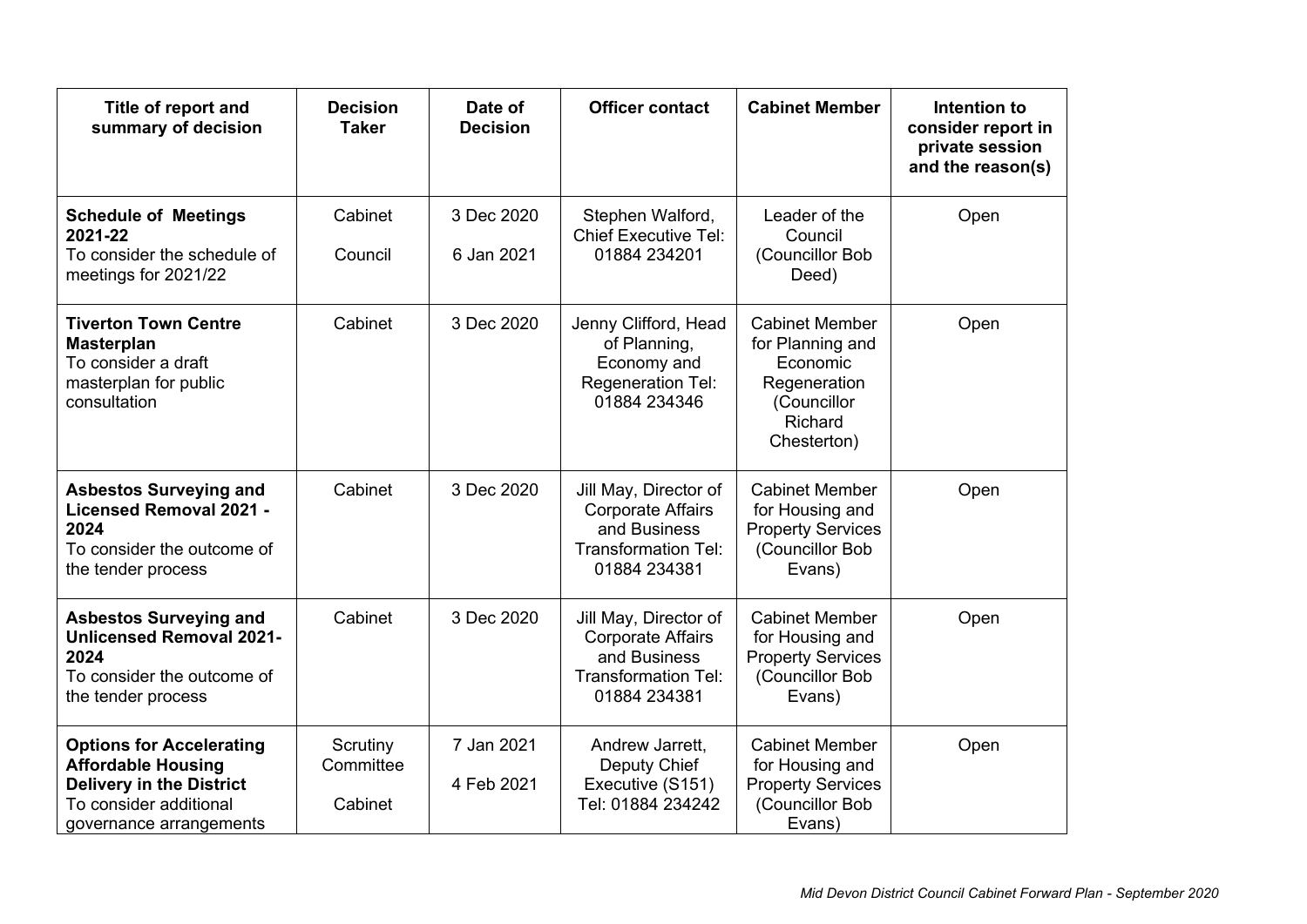| Title of report and<br>summary of decision                                                                                                                                                                                | <b>Decision</b><br><b>Taker</b>                          | Date of<br><b>Decision</b> | <b>Officer contact</b>                                                                                           | <b>Cabinet Member</b>                                                                             | Intention to<br>consider report in<br>private session<br>and the reason(s) |
|---------------------------------------------------------------------------------------------------------------------------------------------------------------------------------------------------------------------------|----------------------------------------------------------|----------------------------|------------------------------------------------------------------------------------------------------------------|---------------------------------------------------------------------------------------------------|----------------------------------------------------------------------------|
| for housing delivery                                                                                                                                                                                                      |                                                          |                            |                                                                                                                  |                                                                                                   |                                                                            |
| <b>Bereavement Services</b><br><b>Fees &amp; Charges</b><br>To receive the annual review<br>of Bereavement Services<br>Fees & Charges from the<br>Group Manager for<br>Corporate Property and<br><b>Commercial Assets</b> | Environment<br>Policy<br>Development<br>Group<br>Cabinet | 12 Jan 2021<br>4 Feb 2021  | Andrew Busby,<br>Group Manager for<br><b>Corporate Property</b><br>and Commercial<br>Assets Tel: 01884<br>234948 | <b>Cabinet Member</b><br>for the<br>Environment<br>(Councillor Colin<br>Slade)                    | Open                                                                       |
| <b>Housing Enabling SPD</b><br>(S106 - Housing Need<br><b>Allocation - Exception</b><br>Sites)<br>To receive a report reviewing<br>the Housing Enabling SPD<br>document                                                   | <b>Homes Policy</b><br>Development<br>Group<br>Cabinet   | 19 Jan 2021<br>4 Feb 2021  | Jill May, Director of<br><b>Corporate Affairs</b><br>and Business<br><b>Transformation Tel:</b><br>01884 234381  | <b>Cabinet Member</b><br>for Housing and<br><b>Property Services</b><br>(Councillor Bob<br>Evans) | Open                                                                       |
| <b>Housing Strategy</b><br>To receive a report reviewing<br>the Housing Strategy                                                                                                                                          | <b>Homes Policy</b><br>Development<br>Group<br>Cabinet   | 19 Jan 2021<br>4 Feb 2021  | Jill May, Director of<br><b>Corporate Affairs</b><br>and Business<br><b>Transformation Tel:</b><br>01884 234381  | <b>Cabinet Member</b><br>for Housing and<br><b>Property Services</b><br>(Councillor Bob<br>Evans) | Open                                                                       |
| <b>Decant Policy</b><br>To receive a report reviewing<br>the Decant Policy.                                                                                                                                               | <b>Homes Policy</b><br>Development<br>Group<br>Cabinet   | 19 Jan 2021<br>4 Feb 2021  | Jill May, Director of<br><b>Corporate Affairs</b><br>and Business<br><b>Transformation Tel:</b><br>01884 234381  | <b>Cabinet Member</b><br>for Housing and<br><b>Property Services</b><br>(Councillor Bob<br>Evans) | Open                                                                       |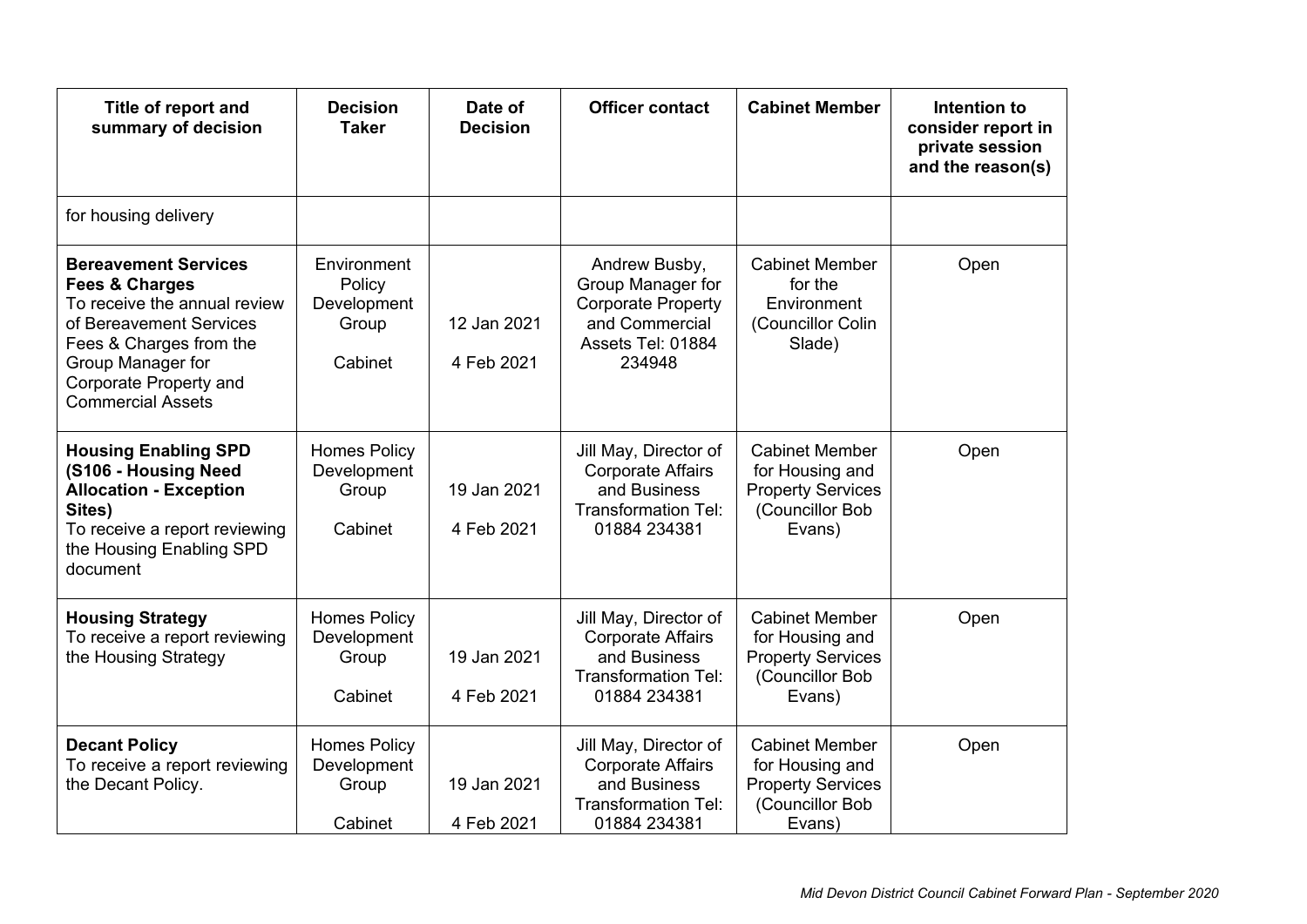| Title of report and<br>summary of decision                                                                                                                                                                 | <b>Decision</b><br><b>Taker</b>                        | Date of<br><b>Decision</b> | <b>Officer contact</b>                                                                                                   | <b>Cabinet Member</b>                                                                                      | Intention to<br>consider report in<br>private session<br>and the reason(s) |
|------------------------------------------------------------------------------------------------------------------------------------------------------------------------------------------------------------|--------------------------------------------------------|----------------------------|--------------------------------------------------------------------------------------------------------------------------|------------------------------------------------------------------------------------------------------------|----------------------------------------------------------------------------|
|                                                                                                                                                                                                            |                                                        |                            |                                                                                                                          |                                                                                                            |                                                                            |
| <b>HRA Medium Term</b><br><b>Financial Plan</b><br>To consider a MTFP for the<br>HRA.                                                                                                                      | <b>Homes Policy</b><br>Development<br>Group<br>Cabinet | 19 Jan 2021<br>4 Feb 2021  | J P McLachlan,<br><b>Principal Accountant</b>                                                                            | <b>Cabinet Member</b><br>for Finance<br>(Councillor<br>Andrew Moore)                                       | Open                                                                       |
| <b>Corporate Health and</b><br><b>Safety Policy</b><br>To receive the annual review<br>of the Corporate Health &<br>Safety Policy from the<br>Director of Corporate Affairs<br>and Business Transformation | Community<br>Policy<br>Development<br>Group<br>Cabinet | 26 Jan 2021<br>4 Mar 2021  | Jill May, Director of<br><b>Corporate Affairs</b><br>and Business<br><b>Transformation Tel:</b><br>01884 234381          | Cabinet for the<br>Working<br>Environment and<br><b>Support Services</b><br>(Councillor Nikki<br>Woollatt) | Open                                                                       |
| <b>Community Engagement</b><br><b>Strategy (Including Action</b><br>Plan)<br>To receive the 2 yearly<br>review of the Community<br><b>Engagement Strategy and</b><br><b>Action Plan</b>                    | Community<br>Policy<br>Development<br>Group<br>Cabinet | 26 Jan 2021<br>4 Feb 2021  | Lisa Lewis, Group<br>Manager for<br><b>Business</b><br>Transformation and<br>Customer<br>Engagement Tel:<br>01884 234981 | <b>Cabinet Member</b><br>for Community<br><b>Well Being</b><br>(Councillor<br>Dennis Knowles)              | Open                                                                       |
| <b>Grant payments to external</b><br>organisations (the<br>strategic grants review<br>process)<br>To receive the 4 yearly<br>review of Grant Payments to                                                   | Community<br>Policy<br>Development<br>Group<br>Cabinet | 26 Jan 2021<br>4 Feb 2021  | John Bodley-Scott,<br>Economic<br><b>Development Team</b><br>Leader                                                      | <b>Cabinet Member</b><br>for Community<br><b>Well Being</b><br>(Councillor<br>Dennis Knowles)              | Open                                                                       |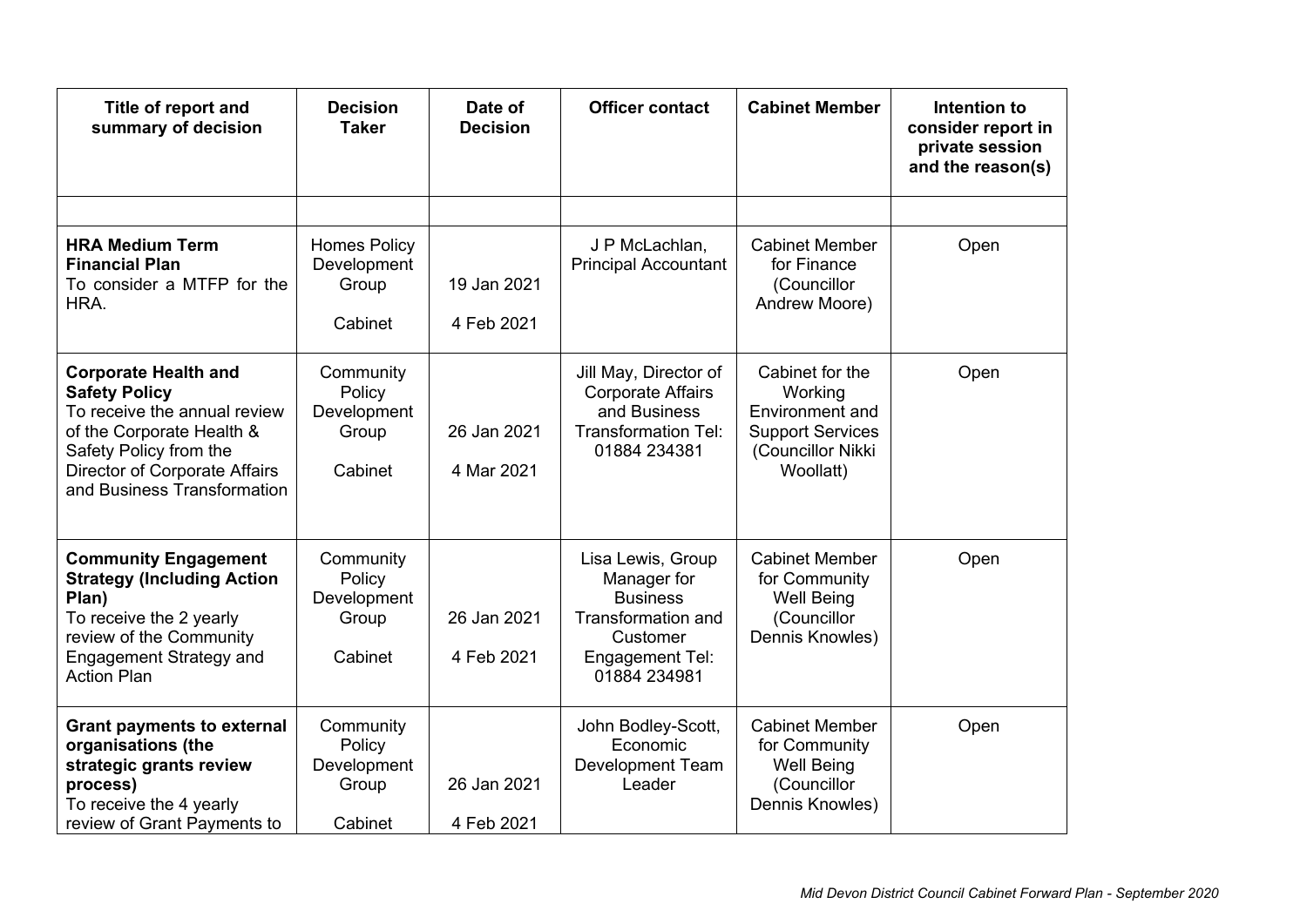| Title of report and<br>summary of decision                                                                                                    | <b>Decision</b><br><b>Taker</b>                        | Date of<br><b>Decision</b> | <b>Officer contact</b>                                                                                          | <b>Cabinet Member</b>                                                                         | Intention to<br>consider report in<br>private session<br>and the reason(s) |
|-----------------------------------------------------------------------------------------------------------------------------------------------|--------------------------------------------------------|----------------------------|-----------------------------------------------------------------------------------------------------------------|-----------------------------------------------------------------------------------------------|----------------------------------------------------------------------------|
| external organisations from<br>the Group Manager for<br>Growth, Economy & Delivery                                                            |                                                        |                            |                                                                                                                 | <b>Cabinet Member</b><br>for Community<br><b>Well Being</b><br>(Councillor<br>Dennis Knowles) |                                                                            |
| <b>Corporate Anti Social</b><br><b>Behaviour Policy</b><br>To receive the 3 yearly<br>review of the Corporate Anti<br>Social Behaviour Policy | Community<br>Policy<br>Development<br>Group<br>Cabinet | 26 Jan 2021<br>4 Feb 2021  | Jill May, Director of<br><b>Corporate Affairs</b><br>and Business<br><b>Transformation Tel:</b><br>01884 234381 | <b>Cabinet Member</b><br>for Community<br><b>Well Being</b><br>(Councillor<br>Dennis Knowles) | Open                                                                       |
| <b>Town and Parish Charter</b><br>To receive the 3 yearly<br>review of the Town and<br>Parish Charter                                         | Community<br>Policy<br>Development<br>Group<br>Cabinet | 26 Jan 2021<br>4 Feb 2021  | Jill May, Director of<br><b>Corporate Affairs</b><br>and Business<br><b>Transformation Tel:</b><br>01884 234381 | <b>Cabinet Member</b><br>for Community<br><b>Well Being</b><br>(Councillor<br>Dennis Knowles) | Open                                                                       |
| <b>Budget</b><br>To receive proposals for the<br><b>General Fund and Housing</b><br>Revenue Account for<br>2021/22                            | Cabinet<br>Council                                     | 4 Feb 2021<br>24 Feb 2021  | Andrew Jarrett,<br>Deputy Chief<br>Executive (S151)<br>Tel: 01884 234242                                        | <b>Cabinet Member</b><br>for Finance<br>(Councillor<br>Andrew Moore)                          | Open                                                                       |
| <b>Capital Programme</b><br>To seek approval of the<br>2021/22 Capital Programme<br>and to note the draft                                     | Cabinet<br>Council                                     | 4 Feb 2021<br>24 Feb 2021  | Andrew Jarrett,<br>Deputy Chief<br>Executive (S151)<br>Tel: 01884 234242                                        | <b>Cabinet Member</b><br>for Finance<br>(Councillor<br>Andrew Moore)                          | Open                                                                       |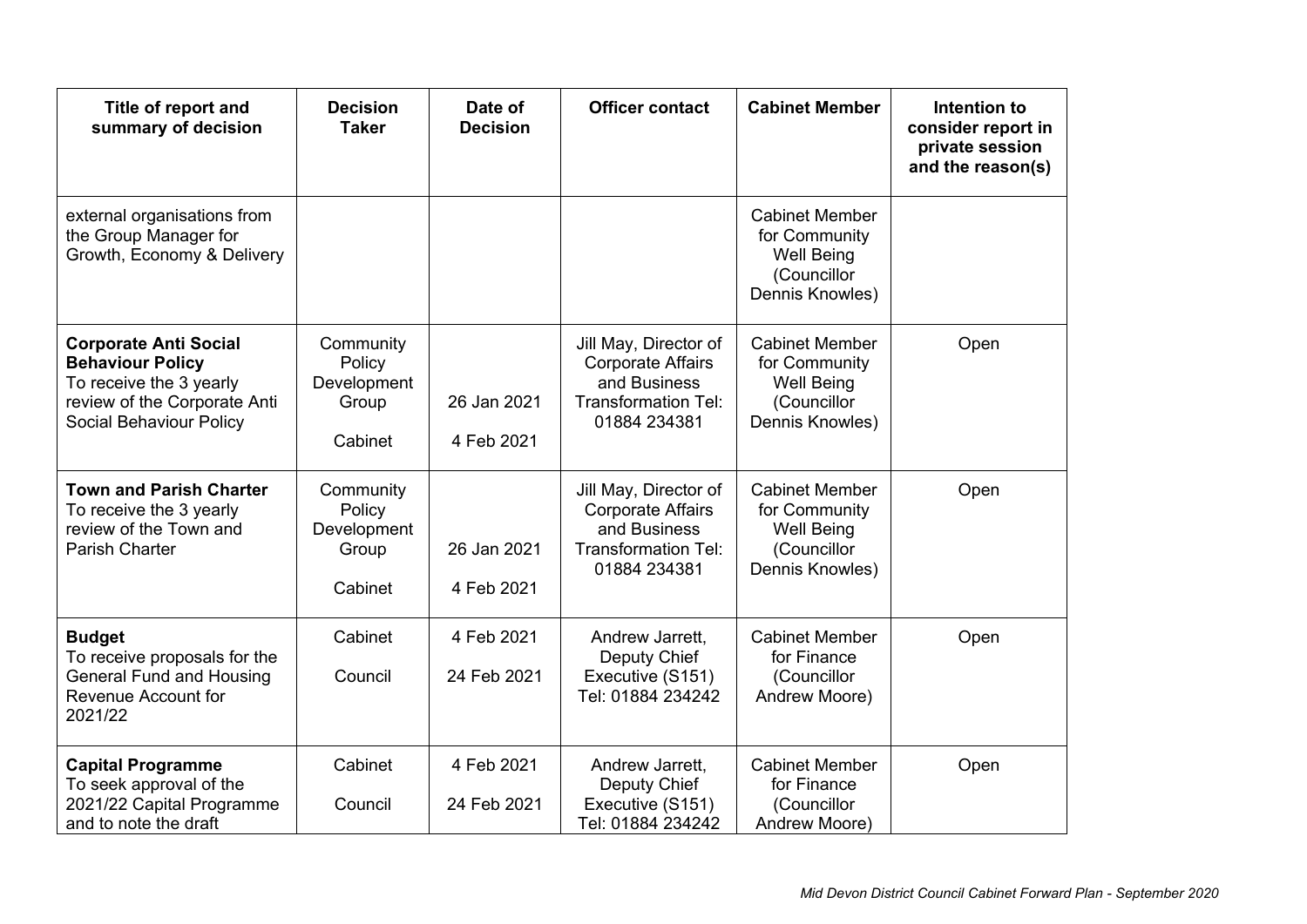| Title of report and<br>summary of decision                                                                                                                                                                              | <b>Decision</b><br><b>Taker</b> | Date of<br><b>Decision</b> | <b>Officer contact</b>                                                   | <b>Cabinet Member</b>                                                                                             | Intention to<br>consider report in<br>private session<br>and the reason(s) |
|-------------------------------------------------------------------------------------------------------------------------------------------------------------------------------------------------------------------------|---------------------------------|----------------------------|--------------------------------------------------------------------------|-------------------------------------------------------------------------------------------------------------------|----------------------------------------------------------------------------|
| 2022/23, 2023/24 and<br>2024/25 programmes                                                                                                                                                                              |                                 |                            |                                                                          |                                                                                                                   |                                                                            |
| <b>Capital Strategy</b><br>To request agreement of the<br>proposed Capital Strategy for<br>2021/22.                                                                                                                     | Cabinet<br>Council              | 4 Feb 2021<br>24 Feb 2021  | Andrew Jarrett,<br>Deputy Chief<br>Executive (S151)<br>Tel: 01884 234242 | <b>Cabinet Member</b><br>for Finance<br>(Councillor<br>Andrew Moore)                                              | Open                                                                       |
| <b>Treasury Management</b><br><b>Strategy and Annual</b><br><b>Investment Strategy</b><br>To seek agreement of the<br>proposed Treasury<br>Management Strategy and<br><b>Annual Investment Strategy</b><br>for 2021/22. | Cabinet<br>Council              | 4 Feb 2021<br>24 Feb 2021  | Andrew Jarrett,<br>Deputy Chief<br>Executive (S151)<br>Tel: 01884 234242 | <b>Cabinet Member</b><br>for Finance<br>(Councillor<br>Andrew Moore)                                              | Open                                                                       |
| <b>Policy Framework</b><br>To consider the Policy<br>Framework                                                                                                                                                          | Cabinet<br>Council              | 4 Feb 2021<br>24 Feb 2021  | Stephen Walford,<br><b>Chief Executive Tel:</b><br>01884 234201          | Leader of the<br>Council<br>(Councillor Bob<br>Deed)                                                              | Open                                                                       |
| <b>The Establishment</b><br>Report of the Group<br>Manager for Human<br>Resources informing<br>Members of the overall<br>structure of the Council<br>showing the management                                             | Cabinet<br>Council              | 4 Feb 2021<br>24 Feb 2021  | Matthew Page,<br>Group Manager for<br><b>Human Resources</b>             | Cabinet for the<br>Working<br><b>Environment and</b><br><b>Support Services</b><br>(Councillor Nikki<br>Woollatt) | Open                                                                       |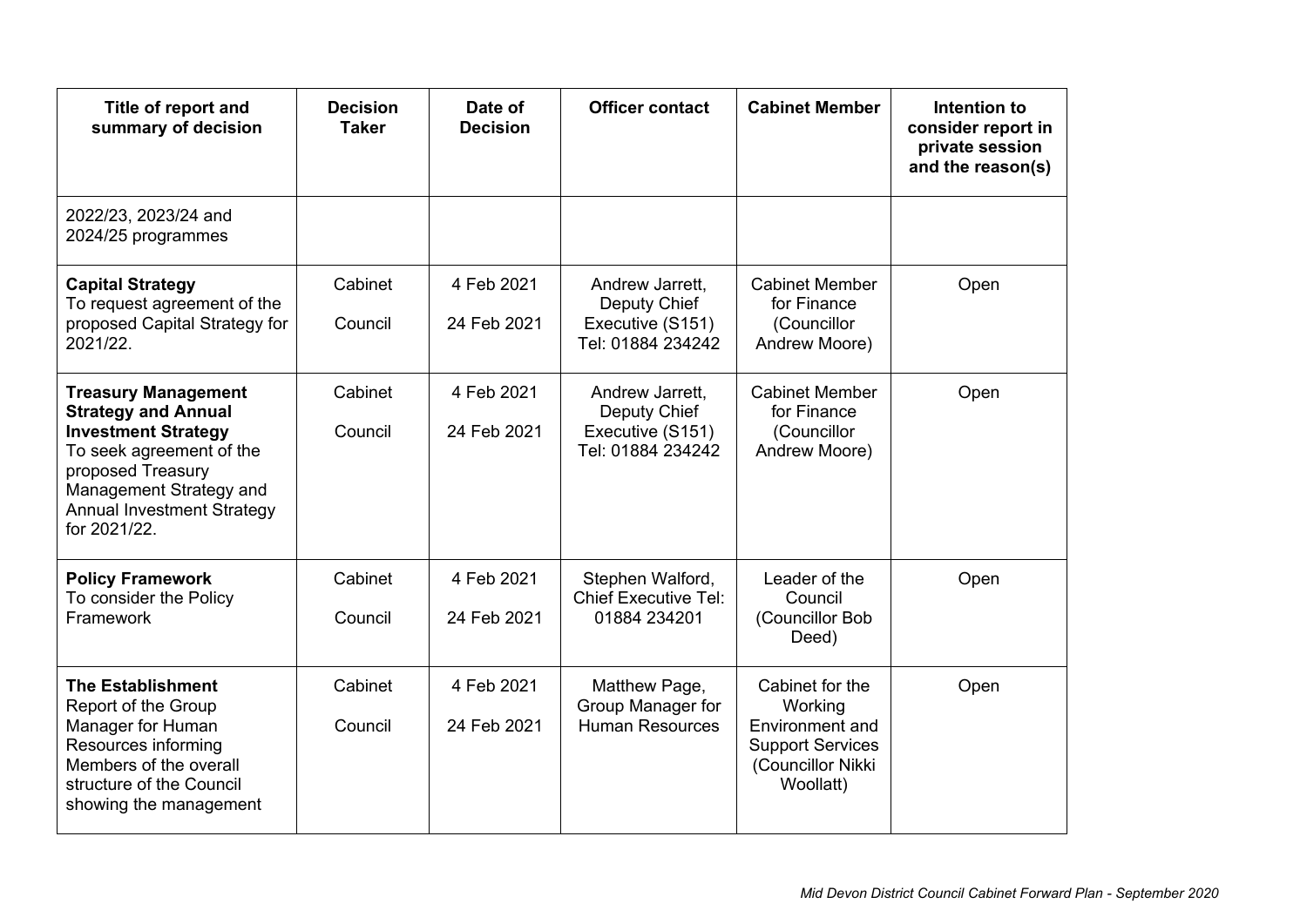| Title of report and<br>summary of decision                                                                                                                       | <b>Decision</b><br><b>Taker</b>                        | Date of<br><b>Decision</b> | <b>Officer contact</b>                                                                                          | <b>Cabinet Member</b>                                                                                      | Intention to<br>consider report in<br>private session<br>and the reason(s) |
|------------------------------------------------------------------------------------------------------------------------------------------------------------------|--------------------------------------------------------|----------------------------|-----------------------------------------------------------------------------------------------------------------|------------------------------------------------------------------------------------------------------------|----------------------------------------------------------------------------|
| and deployment of officers.                                                                                                                                      |                                                        |                            |                                                                                                                 |                                                                                                            |                                                                            |
| <b>Pay Policy</b><br>To consider a report relating<br>to senior pay in particular the<br>role of the Chief Executive,<br>Directors and other senior<br>officers. | Cabinet<br>Council                                     | 4 Feb 2021<br>24 Feb 2021  | Matthew Page,<br>Group Manager for<br><b>Human Resources</b>                                                    | Cabinet for the<br>Working<br>Environment and<br><b>Support Services</b><br>(Councillor Nikki<br>Woollatt) | Open                                                                       |
| <b>Debt Collection Policy</b><br>(recommendation from the<br><b>Audit Committee to the</b><br>Cabinet)                                                           | Audit<br>Committee<br>Cabinet                          | 23 Mar 2021<br>8 Apr 2021  | Andrew Jarrett,<br>Deputy Chief<br>Executive (S151)<br>Tel: 01884 234242                                        | <b>Cabinet Member</b><br>for Finance<br>(Councillor<br>Andrew Moore)                                       | Open                                                                       |
| <b>Vulnerability Policy</b><br>To receive a report reviewing<br>the Vulnerability Policy                                                                         | <b>Homes Policy</b><br>Development<br>Group<br>Cabinet | 16 Mar 2021<br>8 Apr 2021  | Jill May, Director of<br><b>Corporate Affairs</b><br>and Business<br><b>Transformation Tel:</b><br>01884 234381 | <b>Cabinet Member</b><br>for Housing and<br><b>Property Services</b><br>(Councillor Bob<br>Evans)          | Open                                                                       |
| <b>Telecare Policy</b><br>To receive a report reviewing<br>the Telecare Policy                                                                                   | <b>Homes Policy</b><br>Development<br>Group<br>Cabinet | 16 Mar 2021<br>8 Apr 2021  | Jill May, Director of<br><b>Corporate Affairs</b><br>and Business<br><b>Transformation Tel:</b><br>01884 234381 | <b>Cabinet Member</b><br>for Housing and<br><b>Property Services</b><br>(Councillor Bob<br>Evans)          | Open                                                                       |